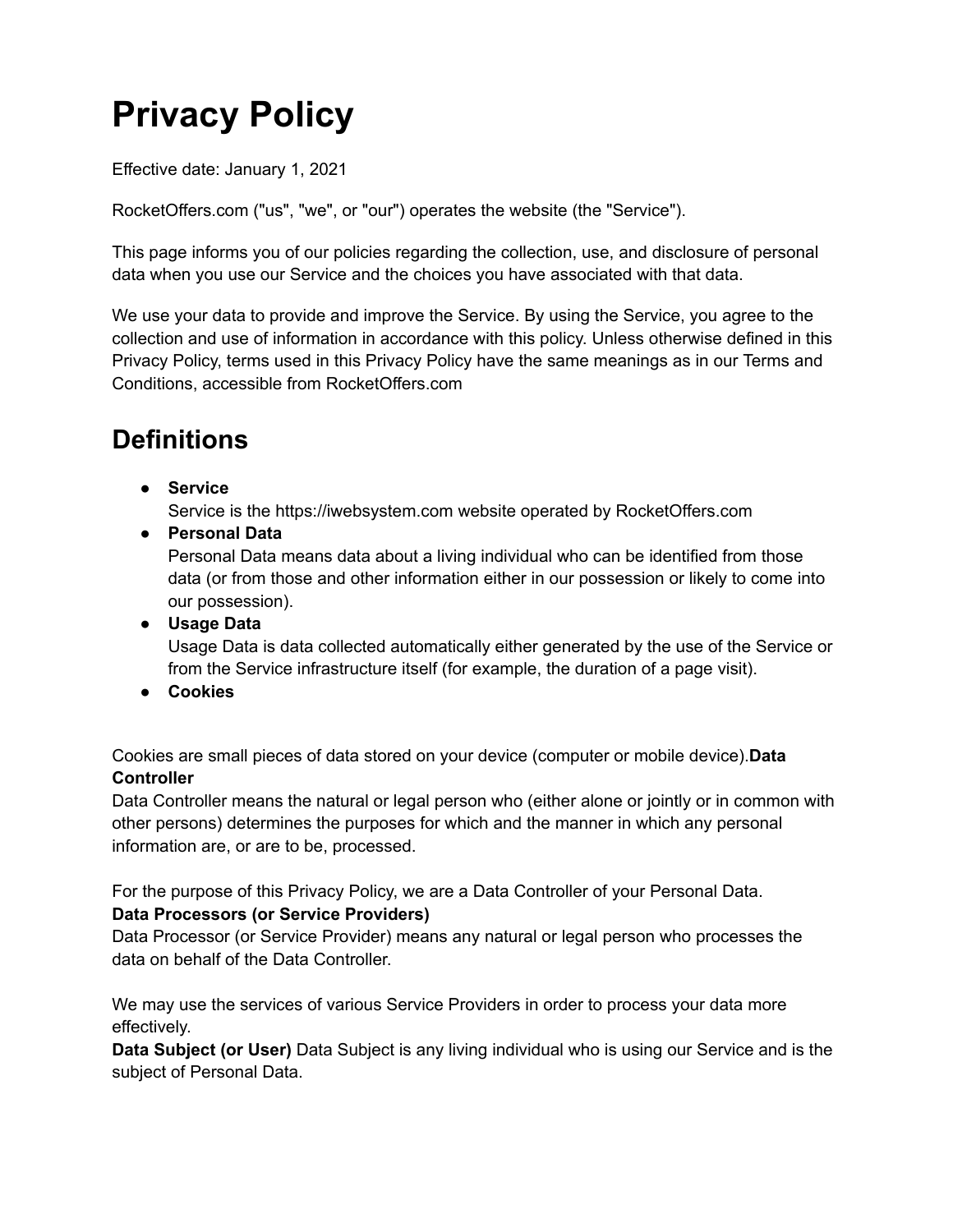## **Information Collection And Use**

We collect several different types of information for various purposes to provide and improve our Service to you.

### **Types of Data Collected**

#### **Personal Data**

While using our Service, we may ask you to provide us with certain personally identifiable information that can be used to contact or identify you ("Personal Data"). Personally identifiable information may include, but is not limited to:

- Email address
- First name and last name
- Phone number
- Address, State, Province, ZIP/Postal code, City
- Cookies and Usage Data

We may use your Personal Data to contact you with newsletters, marketing or promotional materials and other information that may be of interest to you. You may opt out of receiving any, or all, of these communications from us by following the unsubscribe link or instructions provided in any email we send or by contacting us.

#### **Usage Data**

We may also collect information how the Service is accessed and used ("Usage Data"). This Usage Data may include information such as your computer's Internet Protocol address (e.g. IP address), browser type, browser version, the pages of our Service that you visit, the time and date of your visit, the time spent on those pages, unique device identifiers and other diagnostic data.

#### **Location Data**

We may use and store information about your location if you give us permission to do so ("Location Data"). We use this data to provide features of our Service, to improve and customize our Service.

You can enable or disable location services when you use our Service at any time, through your device settings.

#### **Tracking & Cookies Data**

We use cookies and similar tracking technologies to track the activity on our Service and hold certain information.

Cookies are files with small amount of data which may include an anonymous unique identifier. Cookies are sent to your browser from a website and stored on your device. Tracking technologies also used are beacons, tags, and scripts to collect and track information and to improve and analyze our Service.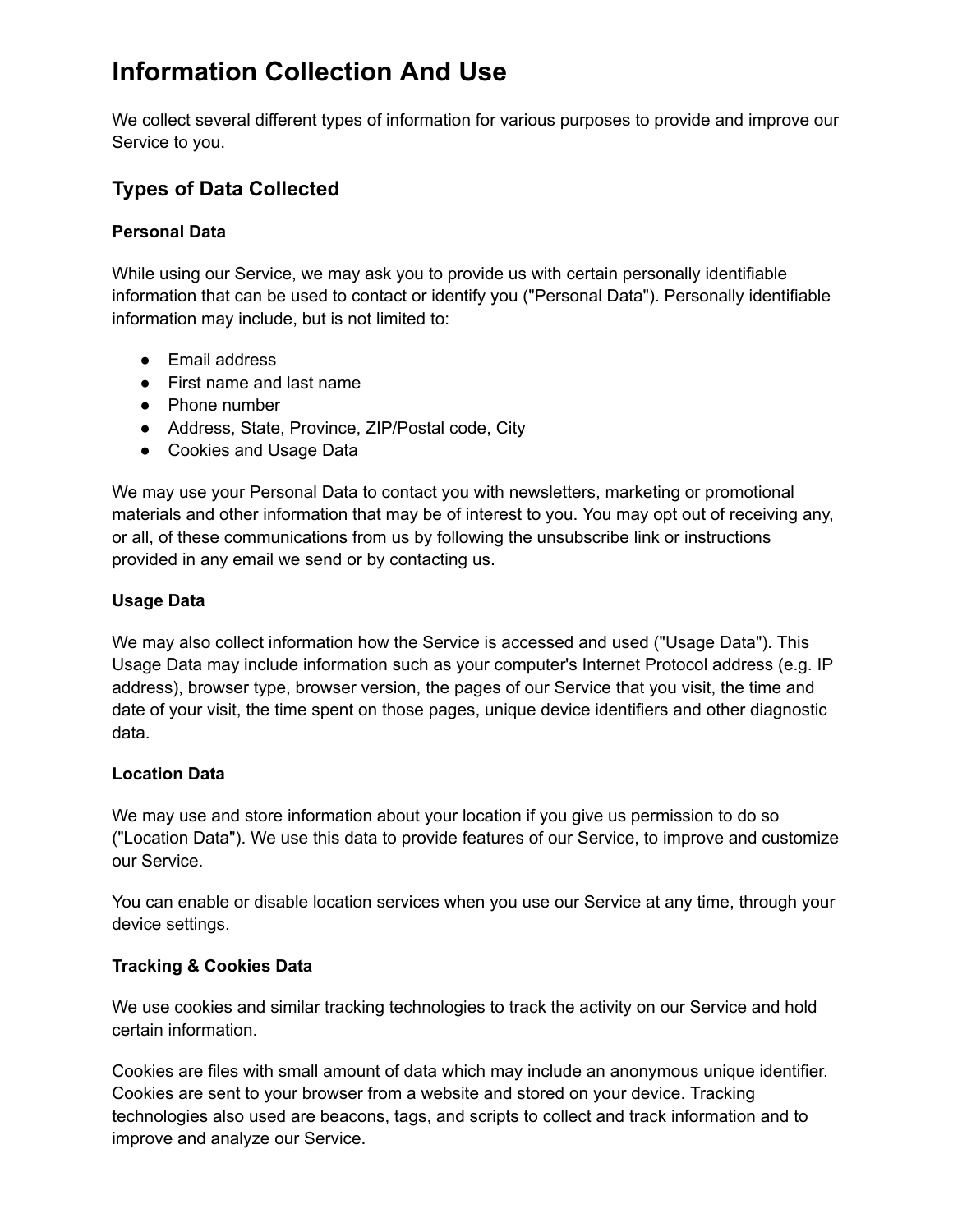You can instruct your browser to refuse all cookies or to indicate when a cookie is being sent. However, if you do not accept cookies, you may not be able to use some portions of our Service.

Examples of Cookies we use:

- Session Cookies. We use Session Cookies to operate our Service.
- Preference Cookies. We use Preference Cookies to remember your preferences and various settings.
- Security Cookies. We use Security Cookies for security purposes.

# **Use of Data**

iWebSystem / Terry Lamb uses the collected data for various purposes:

- To provide and maintain our Service
- To notify you about changes to our Service
- To allow you to participate in interactive features of our Service when you choose to do so
- To provide customer support
- To gather analysis or valuable information so that we can improve our Service
- To monitor the usage of our Service
- To detect, prevent and address technical issues
- To provide you with news, special offers and general information about other goods, services and events which we offer that are similar to those that you have already purchased or enquired about unless you have opted not to receive such information.

Legal Basis for Processing Personal Data Under General Data Protection Regulation (GDPR)

If you are from the European Economic Area (EEA), iWebSystem / Terry Lamb's legal basis for collecting and using the personal information described in this Privacy Policy depends on the Personal Data we collect and the specific context in which we collect it.

iWebSystem / Terry Lamb may process your Personal Data because:

- We need to perform a contract with you
- You have given us permission to do so
- The processing is in our legitimate interests and it's not overridden by your rights
- For payment processing purposes
- To comply with the law

### **Retention of Data**

RocketOffers.com will retain your Personal Data only for as long as is necessary for the purposes set out in this Privacy Policy. We will retain and use your Personal Data to the extent necessary to comply with our legal obligations (for example, if we are required to retain your data to comply with applicable laws), resolve disputes, and enforce our legal agreements and policies.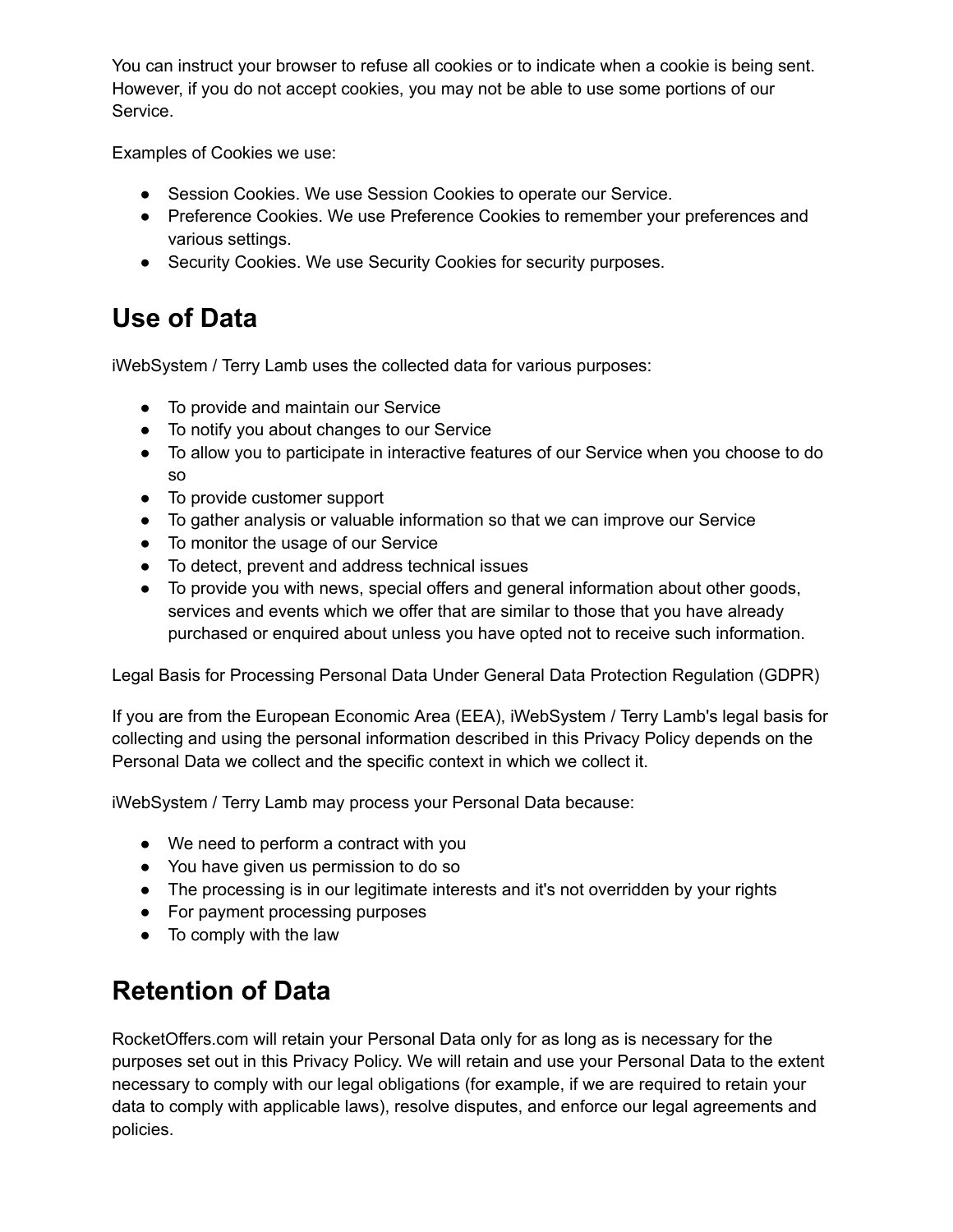RocketOffers.com will also retain Usage Data for internal analysis purposes. Usage Data is generally retained for a shorter period of time, except when this data is used to strengthen the security or to improve the functionality of our Service, or we are legally obligated to retain this data for longer time periods.

# **Transfer Of Data**

Your information, including Personal Data, may be transferred to - and maintained on computers located outside of your state, province, country or other governmental jurisdiction where the data protection laws may differ than those from your jurisdiction.

If you are located outside the United States and choose to provide information to us, please note that we transfer the data, including Personal Data, to the United States and process it there.

Your consent to this Privacy Policy followed by your submission of such information represents your agreement to that transfer.RocketOffers.com will take all steps reasonably necessary to ensure that your data is treated securely and in accordance with this Privacy Policy and no transfer of your Personal Data will take place to an organization or a country unless there are adequate controls in place including the security of your data and other personal information.

# **Disclosure Of Data**

### **Business Transaction**

If RocketOffers.com is involved in a merger, acquisition or asset sale, your Personal Data may be transferred. We will provide notice before your Personal Data is transferred and becomes subject to a different Privacy Policy.

### **Disclosure for Law Enforcement**

Under certain circumstances, RocketOffers.com may be required to disclose your Personal Data if required to do so by law or in response to valid requests by public authorities (e.g. a court or a government agency).

### **Legal Requirements**

RocketOffers.com may disclose your Personal Data in the good faith belief that such action is necessary to:

- To comply with a legal obligation
- To protect and defend the rights or property of RocketOffers.com
- To prevent or investigate possible wrongdoing in connection with the Service
- To protect the personal safety of users of the Service or the public
- To protect against legal liability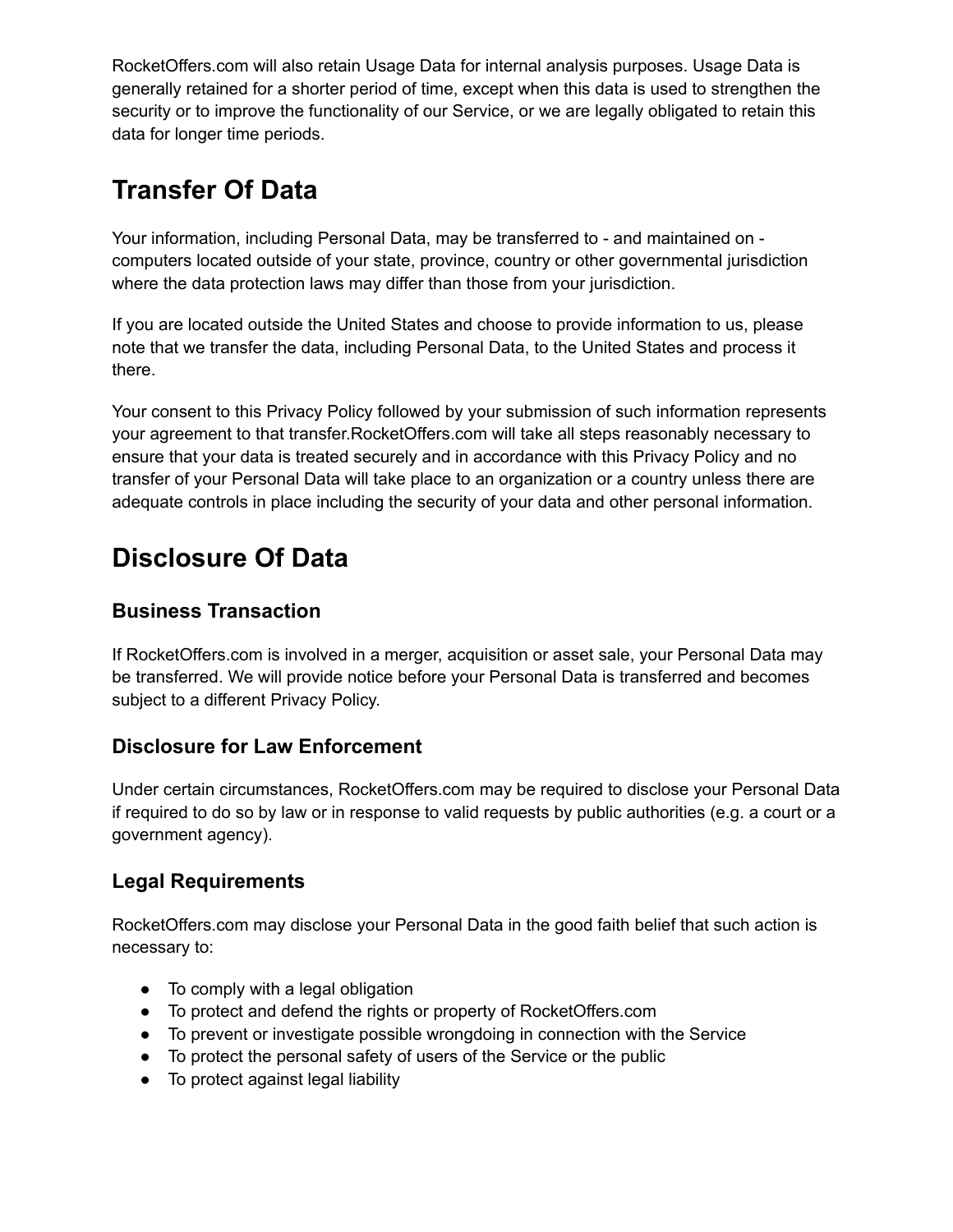### **Security Of Data**

The security of your data is important to us, but remember that no method of transmission over the Internet, or method of electronic storage is 100% secure. While we strive to use commercially acceptable means to protect your Personal Data, we cannot guarantee its absolute security.

### **"Do Not Track" Signals**

We do not support Do Not Track ("DNT"). Do Not Track is a preference you can set in your web browser to inform websites that you do not want to be tracked.

You can enable or disable Do Not Track by visiting the Preferences or Settings page of your web browser.

Your Data Protection Rights Under General Data Protection Regulation (GDPR)

If you are a resident of the European Economic Area (EEA), you have certain data protection rights. RocketOffers.com aims to take reasonable steps to allow you to correct, amend, delete, or limit the use of your Personal Data.

If you wish to be informed what Personal Data we hold about you and if you want it to be removed from our systems, please contact us.

In certain circumstances, you have the following data protection rights:

- **The right to access, update or to delete the information we have on you.** Whenever made possible, you can access, update or request deletion of your Personal Data directly within your account settings section. If you are unable to perform these actions yourself, please contact us to assist you.
- **The right of rectification.** You have the right to have your information rectified if that information is inaccurate or incomplete.
- **The right to object.** You have the right to object to our processing of your Personal Data.
- **The right of restriction.** You have the right to request that we restrict the processing of your personal information.
- **The right to data portability.** You have the right to be provided with a copy of the information we have on you in a structured, machine-readable and commonly used format.
- **The right to withdraw consent.** You also have the right to withdraw your consent at any time where iWebSystem / Terry Lamb relied on your consent to process your personal information.

Please note that we may ask you to verify your identity before responding to such requests.

You have the right to complain to a Data Protection Authority about our collection and use of your Personal Data. For more information, please contact your local data protection authority in the European Economic Area (EEA).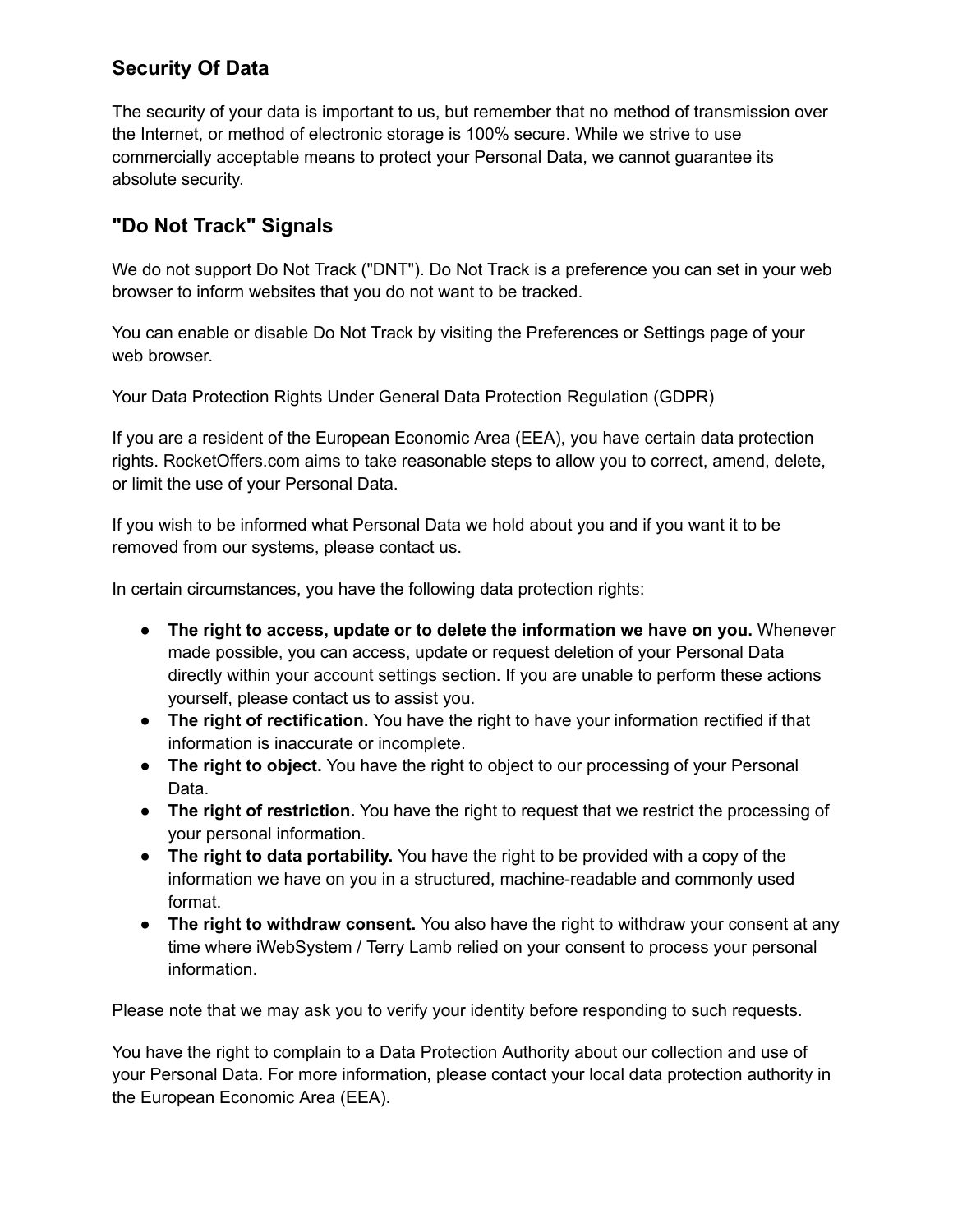### **Service Providers**

We may employ third party companies and individuals to facilitate our Service ("Service Providers"), to provide the Service on our behalf, to perform Service-related services or to assist us in analyzing how our Service is used.

These third parties have access to your Personal Data only to perform these tasks on our behalf and are obligated not to disclose or use it for any other purpose.

### **Analytics**

We may use third-party Service Providers to monitor and analyze the use of our Service.

#### ● **Google Analytics**

Google Analytics is a web analytics service offered by Google that tracks and reports website traffic. Google uses the data collected to track and monitor the use of our Service. This data is shared with other Google services. Google may use the collected data to contextualize and personalize the ads of its own advertising network.

You can opt-out of having made your activity on the Service available to Google Analytics by installing the Google Analytics opt-out browser add-on. The add-on prevents the Google Analytics JavaScript (ga.js, analytics.js, and dc.js) from sharing information with Google Analytics about visits activity.

For more information on the privacy practices of Google, please visit the Google Privacy & Terms web page: http://www.google.com/intl/en/policies/privacy

#### **Behavioral Remarketing**

RocketOffers.com uses remarketing services to advertise on third party websites to you after you visited our Service. We and our third-party vendors use cookies to inform, optimize and serve ads based on your past visits to our Service.

#### ● **Google AdWords**

Google AdWords remarketing service is provided by Google Inc. You can opt-out of Google Analytics for Display Advertising and customize the Google Display Network ads by visiting the Google Ads Settings page: http://www.google.com/settings/ads

Google also recommends installing the Google Analytics Opt-out Browser Add-on https://tools.google.com/dlpage/gaoptout - for your web browser. Google Analytics Opt-out Browser Add-on provides visitors with the ability to prevent their data from being collected and used by Google Analytics. For more information on the privacy practices of Google, please visit the Google Privacy & Terms web page: http://www.google.com/intl/en/policies/privacy/

#### ● **Facebook**

Facebook remarketing service is provided by Facebook Inc.

You can learn more about interest-based advertising from Facebook by visiting this page: https://www.facebook.com/help/164968693837950

To opt-out from Facebook's interest-based ads follow these instructions from Facebook: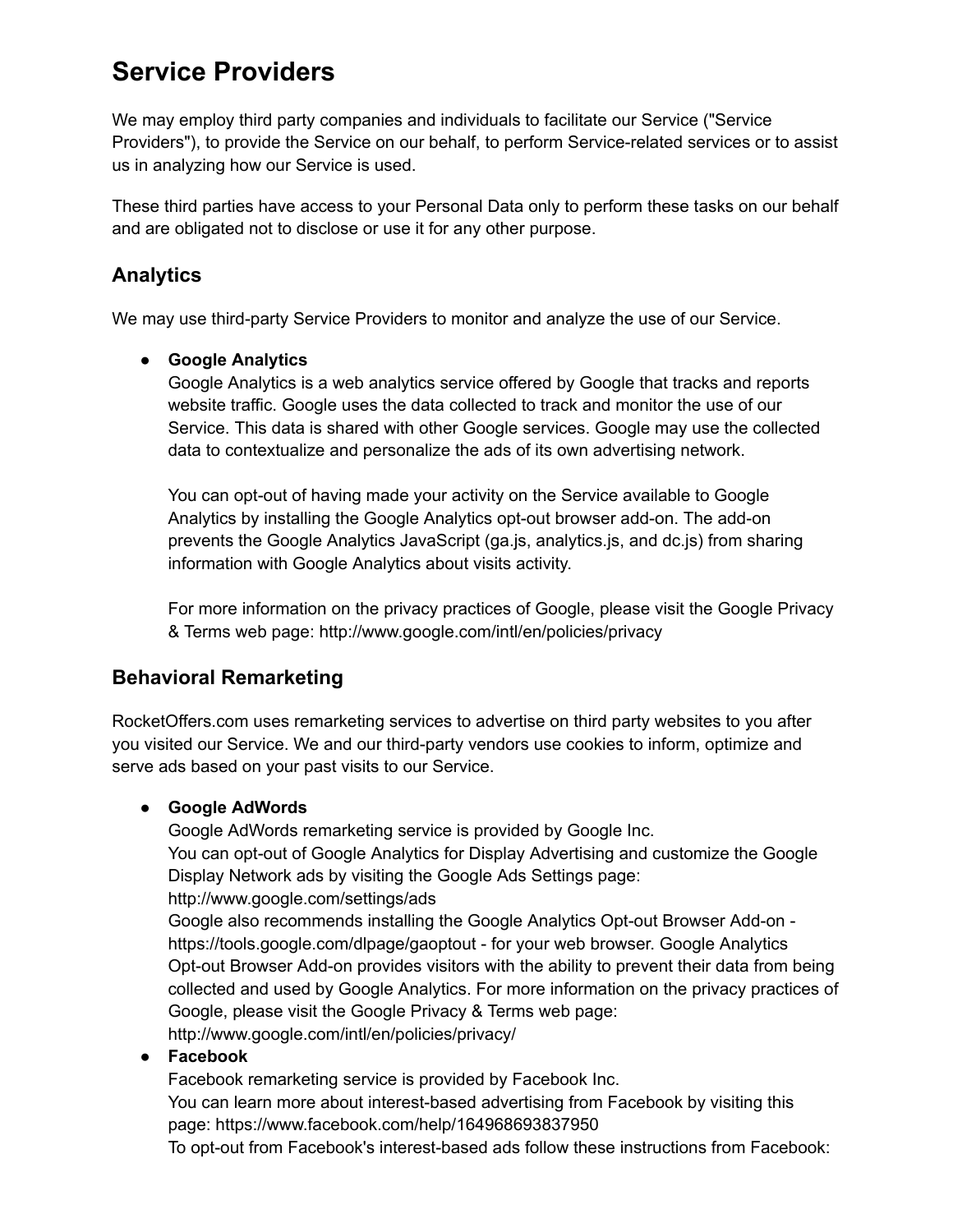https://www.facebook.com/help/568137493302217

Facebook adheres to the Self-Regulatory Principles for Online Behavioral Advertising established by the Digital Advertising Alliance. You can also opt-out from Facebook and other participating companies through the Digital Advertising Alliance in the USA http://www.aboutads.info/choices/, the Digital Advertising Alliance of Canada in Canada http://youradchoices.ca/ or the European Interactive Digital Advertising Alliance in Europe http://www.youronlinechoices.eu/, or opt-out using your mobile device settings.

For more information on the privacy practices of Facebook, please visit Facebook's Data Policy: https://www.facebook.com/privacy/explanation

### **Payments**

We may provide paid products and/or services within the Service. In that case, we use third-party services for payment processing (e.g. payment processors).

We will not store or collect your payment card details. That information is provided directly to our third-party payment processors whose use of your personal information is governed by their Privacy Policy. These payment processors adhere to the standards set by PCI-DSS as managed by the PCI Security Standards Council, which is a joint effort of brands like Visa, Mastercard, American Express and Discover. PCI-DSS requirements help ensure the secure handling of payment information.

The payment processors we work with are:

Stripe/PayPal

Please visit the payment providers website to view their privacy policy.

# **Links To Other Sites**

Our Service may contain links to other sites that are not operated by us. If you click on a third party link, you will be directed to that third party's site. We strongly advise you to review the Privacy Policy of every site you visit.

We have no control over and assume no responsibility for the content, privacy policies or practices of any third party sites or services.

## **Children's Privacy**

Our Service does not address anyone under the age of 18 ("Children").

We do not knowingly collect personally identifiable information from anyone under the age of 18. If you are a parent or guardian and you are aware that your Children has provided us with Personal Data, please contact us. If we become aware that we have collected Personal Data from children without verification of parental consent, we take steps to remove that information from our servers.